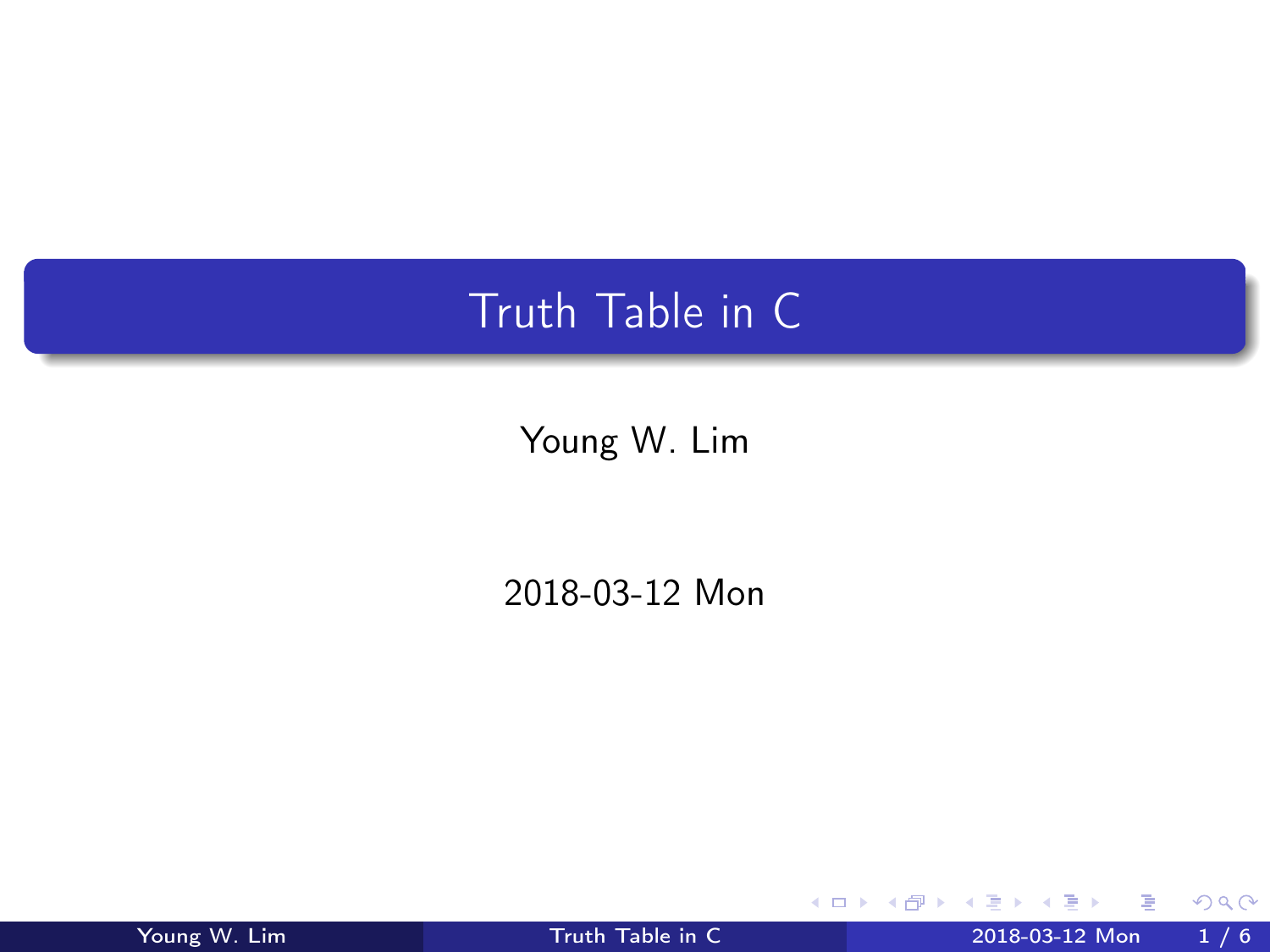

## 1 [Truth Table in C](#page-2-0)

- **[Displaying Truth Table](#page-2-0)**
- [Logical and Bitwise AND](#page-4-0)

4 D F

向  $\rightarrow$   $299$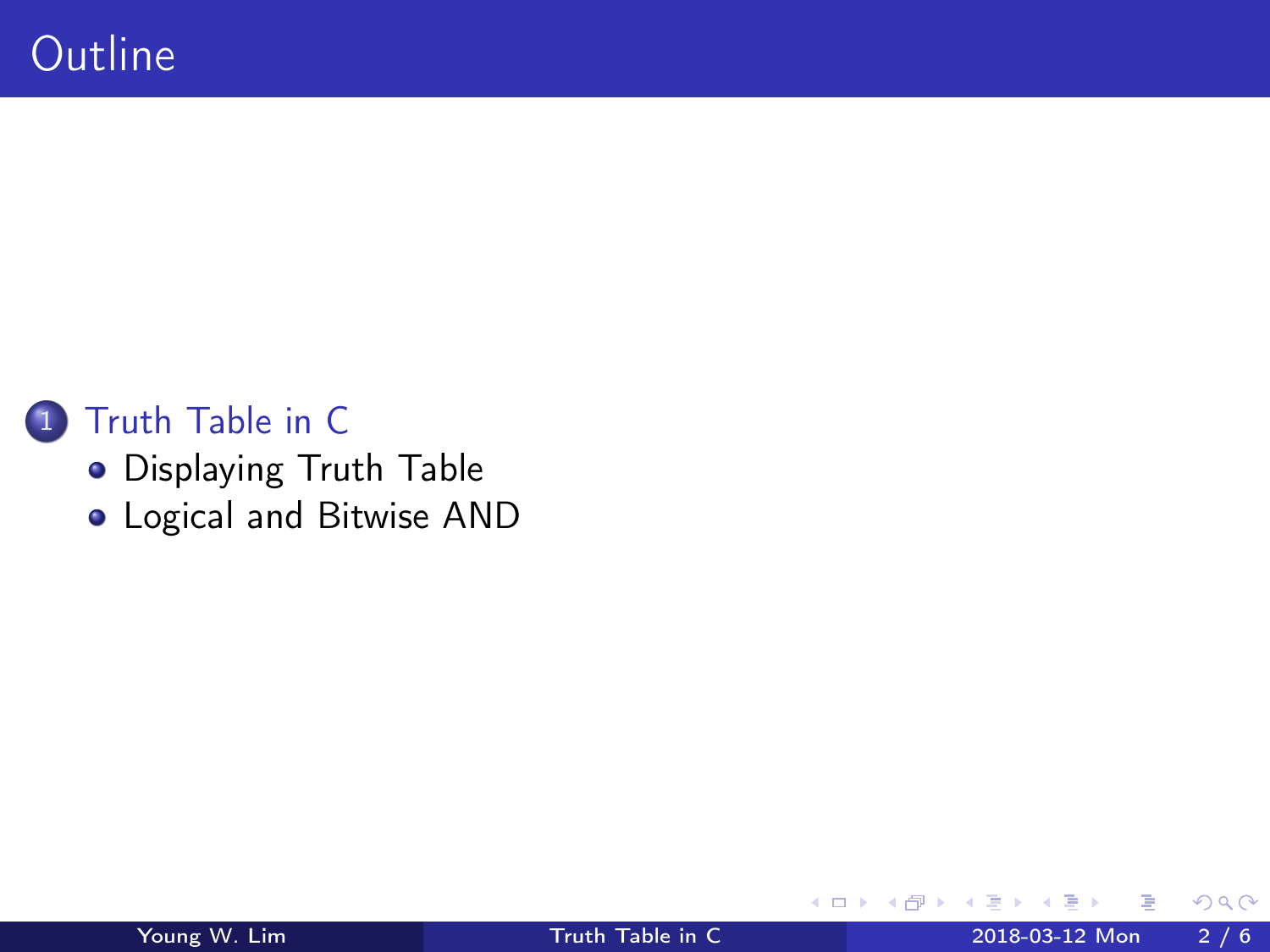## <span id="page-2-0"></span>Logical Equivalence Example (1)

```
#include <stdio.h>
#define p u.a.P
#define q u.a.Q
#define r u.a.R
#define n (1<<3)
struct atom {
  unsigned R:1;
  unsigned Q:1;
  unsigned P:1;
} ;
union utype {
  struct atom a;
  int i;
} ;
```

```
int main(void) {
  int i;
  union utype u;
  for (i=n-1; i>=0; --i) {
   u.i = i:
   printf("p=%d q=%d r=%d \n", p, q, r);
  }
  print(f("n");
  for (i=n-1; i)=0; -1) {
   u.i = i:
    printf("(%d,%d,%d) ", p, q, r);
    printf("q&r=%d p|(q&r)=%d ", q&r, p|(q&r));
    printf("p|q=%d p|r=%d ", p|q, p|r);
   printf("(p|q)&(p|r)=%d \n", (p|q)&(p|r);
  }
```
}

イロト イ押ト イヨト イヨト

 $QQ$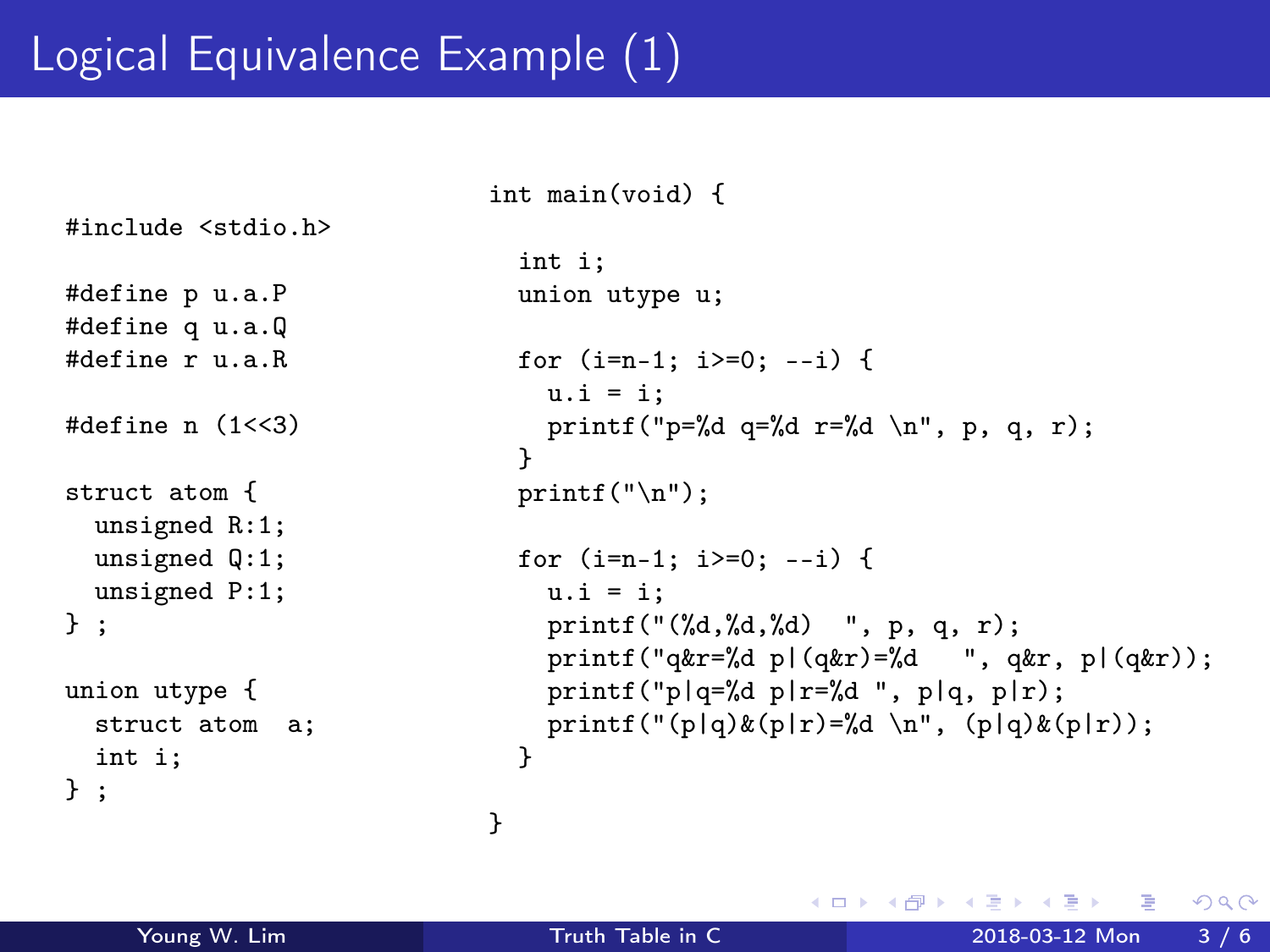- p=1 q=1 r=1 p=1 q=1 r=0 p=1 q=0 r=1 p=1 q=0 r=0 p=0 q=1 r=1 p=0 q=1 r=0 p=0 q=0 r=1 p=0 q=0 r=0
- $(1,1,1)$  q&r=1 p|(q&r)=1 p|q=1 p|r=1 (p|q)&(p|r)=1  $(1,1,0)$  q&r=0 p|(q&r)=1 p|q=1 p|r=1 (p|q)&(p|r)=1 (1,0,1) q&r=0 p|(q&r)=1 p|q=1 p|r=1 (p|q)&(p|r)=1<br>(1,0,0) q&r=0 p|(q&r)=1 p|q=1 p|r=1 (p|q)&(p|r)=1  $p|q=1$   $p|r=1$   $(p|q)$   $(x|r)=1$  $(0,1,1)$  q&r=1 p|(q&r)=1 p|q=1 p|r=1 (p|q)&(p|r)=1  $(0,1,0)$  q&r=0 p|(q&r)=0 p|q=1 p|r=0 (p|q)&(p|r)=0  $(0,0,1)$  q&r=0 p|(q&r)=0 p|q=0 p|r=1 (p|q)&(p|r)=0  $(0,0,0)$  q&r=0 p|(q&r)=0 p|q=0 p|r=0 (p|q)&(p|r)=0

イロト イ押 トイヨ トイヨ

 $299$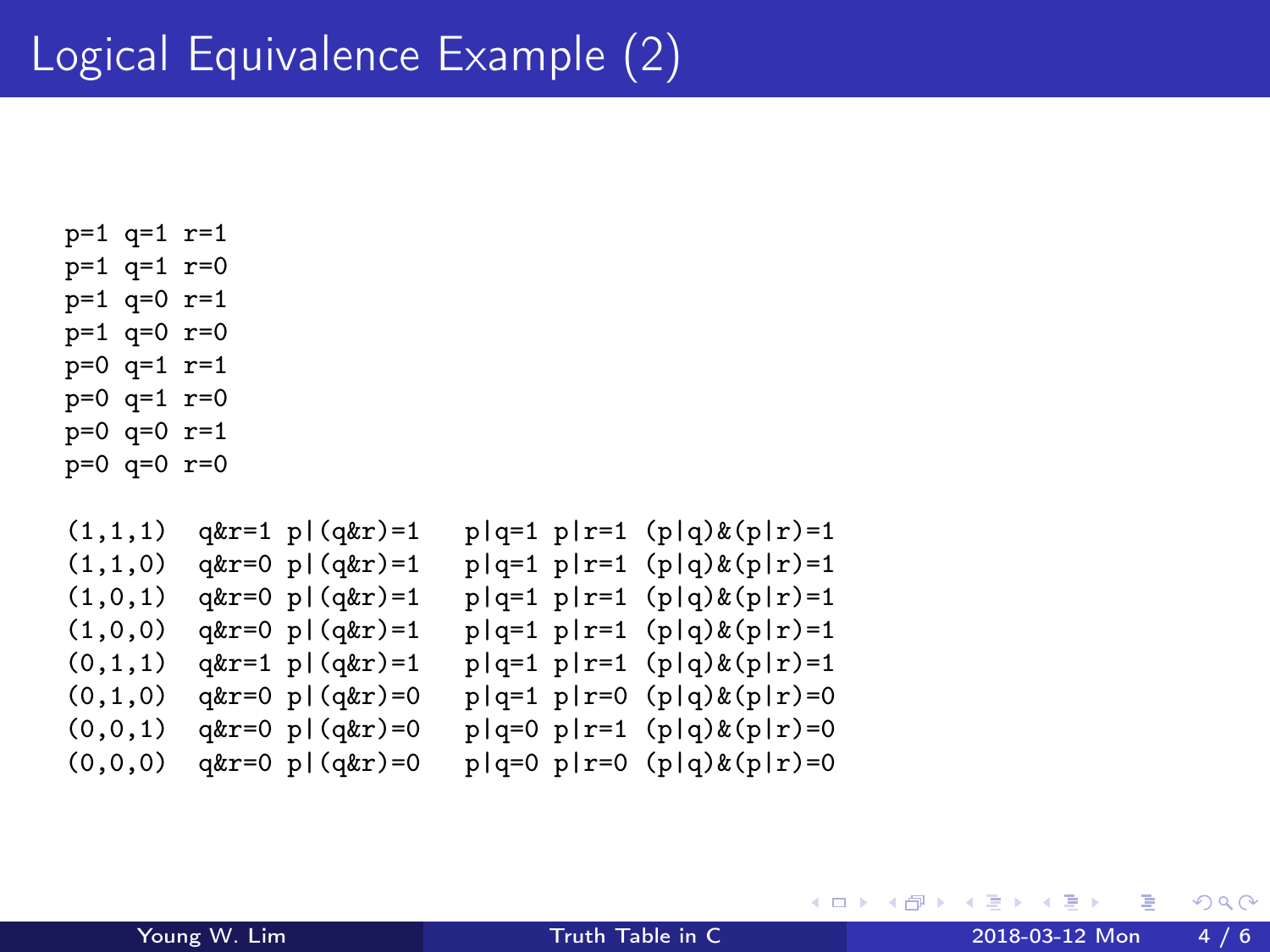## <span id="page-4-0"></span>Logical and Bitwise AND (1)

```
#include <stdio.h>
int main(void) {
  unsigned char p = 0x46:
  unsigned char q = 0xE8;
  printf("logical AND \n");
  printf("1 means true \n"):
  printf(" 0 && 0 = \frac{1}{4} \ln", 0 && 0);
  printf(" 0 & 1 = \{d \mid n, 0 \leq k \leq 1\};
  printf(" 1 \& 0 = \& d \n\mid n", 1 \& 0);
  printf(" 1 \& 1 = \%d \n\pi, 1 \& 1);
  printf("\ln");
  printf("non-zero value is considered as true \langle n'' \rangle;
  printf(" 0 && 0 = \frac{1}{6} \n", 0 && 0);
  printf(" 0 && 11 = %d \n", 0 && 11);
  printf(" 22 & 0 = %d \n", 22 & 0);
  printf(" -1 && 9 = \frac{1}{9} \n", -1 && 9);
  print(f("n");
```
**KORK ELKERKERKERKER**